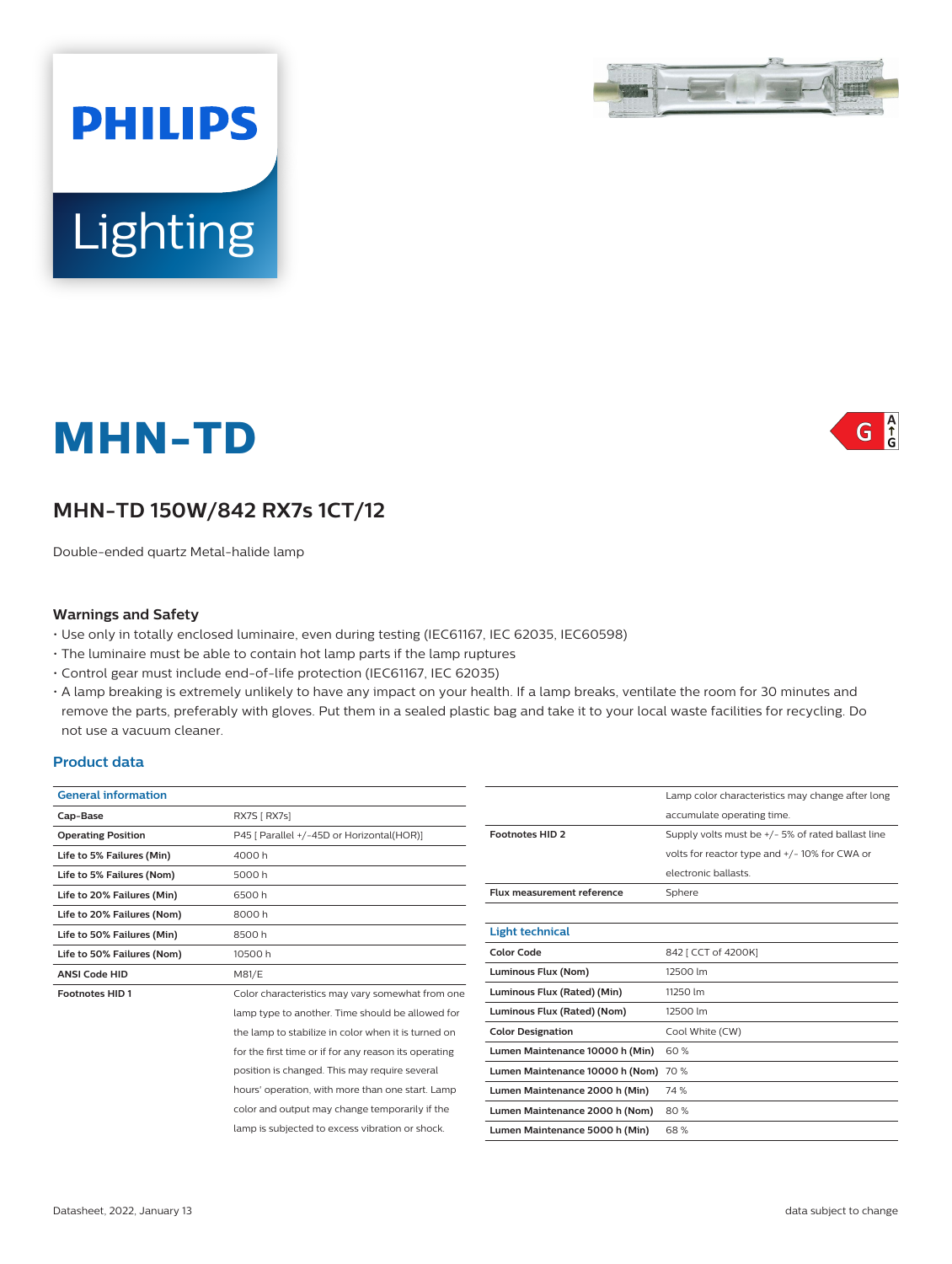# **MHN-TD**

| Lumen Maintenance 5000 h (Nom)            | 75 %                     | <b>Bulb Shape</b>                    | <b>TD</b>                     |
|-------------------------------------------|--------------------------|--------------------------------------|-------------------------------|
| <b>Chromaticity Coordinate X (Nom)</b>    | 0.371                    |                                      |                               |
| <b>Chromaticity Coordinate Y (Nom)</b>    | 0.366                    | <b>Approval and application</b>      |                               |
| Correlated Color Temperature (Nom) 4200 K |                          | <b>Energy Efficiency Class</b>       | G                             |
| Luminous Efficacy (Rated) (Min)           | 73 lm/W                  | Mercury (Hg) Content (Max)           | $12.3 \text{ mg}$             |
| Luminous Efficacy (rated) (Nom)           | 81 lm/W                  | Mercury (Hg) Content (Nom)           | $12.3 \text{ mg}$             |
| <b>Color Rendering Index (Nom)</b>        | 81                       | Energy Consumption kWh/1000 h        | 155 kWh                       |
|                                           |                          | <b>EPREL Registration Number</b>     | 473320                        |
| <b>Operating and electrical</b>           |                          |                                      |                               |
| Power (Nom)                               | 155.0 W                  | <b>Luminaire design requirements</b> |                               |
| Lamp Current Run-Up (Max)                 | 2.4A                     | <b>Bulb Temperature (Max)</b>        | 650 °C                        |
| Lamp Current (EM) (Nom)                   | 1.8A                     | <b>Pinch Temperature (Max)</b>       | 280 °C                        |
| Ignition Supply Voltage (Max)             | 198 V                    |                                      |                               |
| Ignition Peak Voltage (Max)               | 5000 V                   | <b>Product data</b>                  |                               |
| Ignition Supply Voltage (Min)             | 198 V                    | Full product code                    | 871829121536300               |
| Ignition Peak Voltage (Min)               | 3500 V                   | Order product name                   | MHN-TD 150W/842 RX7s 1CT/12   |
| Voltage (Max)                             | 108 V                    | EAN/UPC - Product                    | 8718291215363                 |
| Voltage (Min)                             | 88 V                     | Order code                           | 928076505190                  |
| <b>Voltage (Nom)</b>                      | 98 V                     | Numerator - Quantity Per Pack        | $\mathbf{1}$                  |
|                                           |                          | Numerator - Packs per outer box      | 12                            |
| <b>Controls and dimming</b>               |                          | Material Nr. (12NC)                  | 928076505190                  |
| Dimmable                                  | <b>No</b>                | Net Weight (Piece)                   | $0.028$ kg                    |
|                                           |                          | <b>ILCOS Code</b>                    | MD/UB-150/842-H-RX7s-25/135.4 |
| <b>Mechanical and housing</b>             |                          |                                      |                               |
| <b>Bulb Finish</b>                        | Clear                    |                                      |                               |
| <b>Cap-Base Information</b>               | $\overline{\phantom{a}}$ |                                      |                               |

## **Dimensional drawing**



| Product                     | $D(max)$ D                       | $\Omega$ | $C$ (max) |
|-----------------------------|----------------------------------|----------|-----------|
| MHN-TD 150W/842 RX7s 1CT/12 | 23.0 mm 0.89 in 17.8 mm 135.4 mm |          |           |

 $\overline{\phantom{a}}$  $\mathcal{L}(\mathcal{L})$  $\frac{1}{\sqrt{1-\frac{1}{2}}}\frac{1}{\sqrt{1-\frac{1}{2}}\sqrt{1-\frac{1}{2}}\sqrt{1-\frac{1}{2}}\sqrt{1-\frac{1}{2}}\sqrt{1-\frac{1}{2}}\sqrt{1-\frac{1}{2}}\sqrt{1-\frac{1}{2}}\sqrt{1-\frac{1}{2}}\sqrt{1-\frac{1}{2}}\sqrt{1-\frac{1}{2}}\sqrt{1-\frac{1}{2}}\sqrt{1-\frac{1}{2}}\sqrt{1-\frac{1}{2}}\sqrt{1-\frac{1}{2}}\sqrt{1-\frac{1}{2}}\sqrt{1-\frac{1}{2}}\sqrt{1-\frac{1}{2}}\sqrt{1-\frac{1}{2}}\$ 

 $\mathcal{L}^{\text{max}}$  $\overline{\phantom{a}}$  $\overline{\phantom{a}}$  $\overline{\phantom{a}}$ 

 $\mathcal{L}^{\text{max}}_{\text{max}}$ 

> $\begin{tabular}{|c|c|c|c|} \hline \quad \quad & \quad \quad & \quad \quad \\ \hline \quad \quad & \quad \quad & \quad \quad \\ \hline \quad \quad & \quad \quad & \quad \quad \\ \hline \quad \quad & \quad \quad & \quad \quad \\ \hline \quad \quad & \quad \quad & \quad \quad \\ \hline \quad \quad & \quad \quad & \quad \quad \\ \hline \end{tabular}$  $\overline{\phantom{a}}$